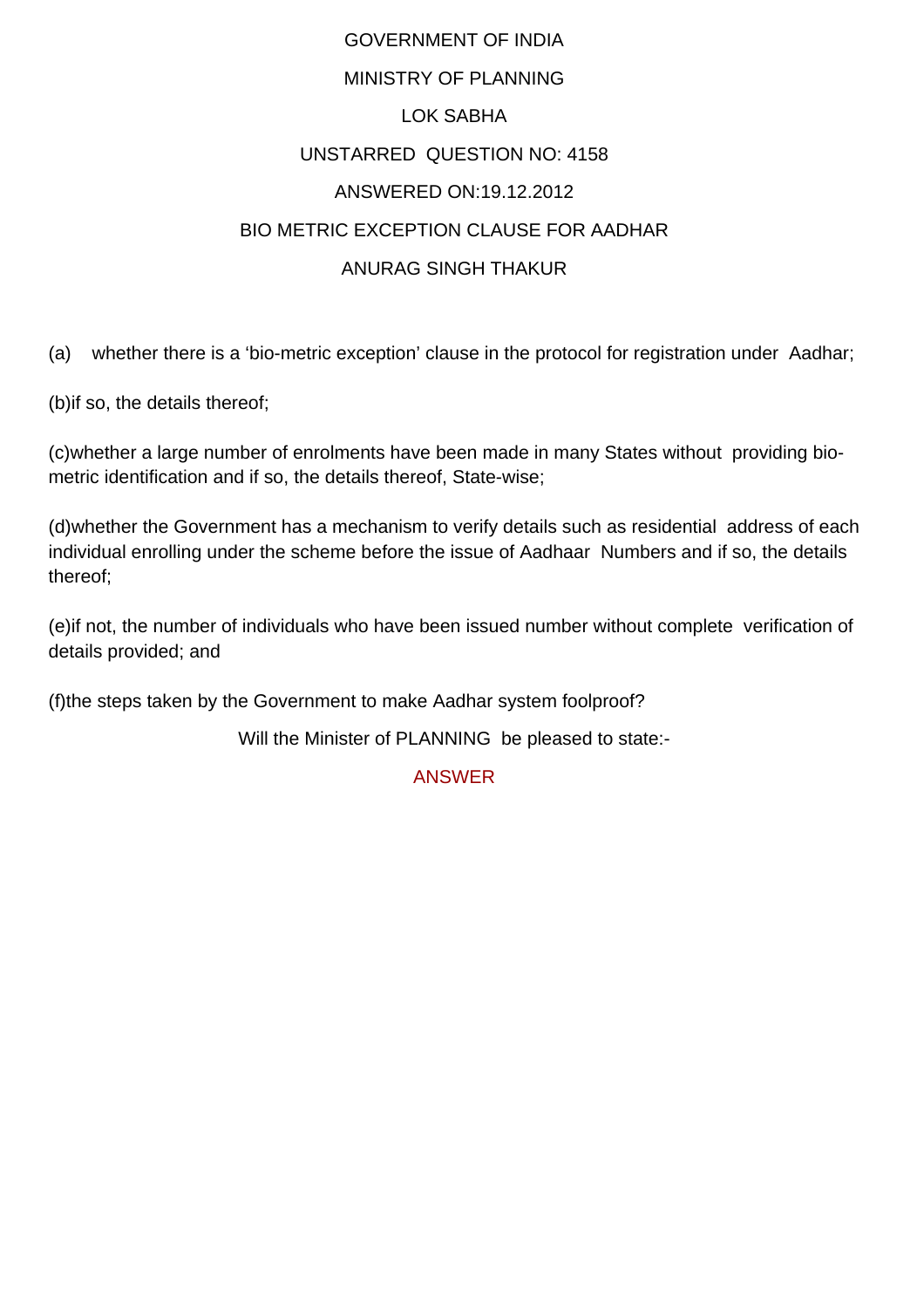## MINISTER OF STATE FOR PARLIAMENTARY AFFAIRS & PLANNING (SHRI RAJEEV SHUKLA)

(a): Yes Madam.

 (b): Aadhaar provides unique identity to a resident based on his/her demographic and biometric information. The biometric information collected as part of Aadhaar enrolment includes photograph, all 10 fingerprints and 2 iris images. However, to ensure that no resident is denied an opportunity to enroll in the absence of some or all biometrics, Aadhaar enrolment process also has provision for enrolling such persons, under biometric exception (BE) enrolment. This is in line with the principle of universal inclusion followed by UIDAI in Aadhaar enrolments. The exception enrolment requires photograph of missing fingers/hand/eyes in such a manner that the proof of missing biometrics is recorded in the data base. All exception enrolments are to be signed off by the enrolment operators and approved by the supervisor of the Enrolment Agency. At the backend, systems exist to carry out demographic de-duplication in respect of such enrolments. Furthermore, all 100% biometric exception data packets undergo manual check at the backend.

 (c): A few instances of false biometric exception enrollments have been found in some States. These cases were manually scrutinized and Aadhaar numbers have been cancelled in some cases while some cases are under investigation. It was also observed that some of these cases were genuine biometric exception enrolments and Aadhaar numbers have been generated against such cases. State wise details of such enrolments is at Annexure-I.

 (d) & (e) : The basic objective of the Aadhaar project is inclusion. The enrolments under the project can be based on

(i) documents and

(ii) introducer. For document based enrolments, the resident must be enrolled on the basis of Proof of Identity(PoI) & Proof of Address(PoA). The list of documents acceptable as PoI & PoA are at Annex-II. For residents who do not have documentary Proof of Identity and Address, the concept of trusted introducers is used to facilitate their enrolment as per recommendation of the Demographic Data Standards and Verification Procedures Committee (DDSVPC). Introducers can be people from various walks of life such as elected members, members of local bodies, postmen, local officials such as Anganwadi/ASHA workers, representatives of local NGOs etc. The list of Introducers has to be duly notified by the Registrars and the introducers themselves should have an Aadhaar number based on approved documents.

 (f): UIDAI has put in place standardized procedures/processes for enrolment across the country, in accordance with the recommendations of Demographic Data Standards & Verification Process Committee Report and the Biometrics Standards Committee Report. UIDAI has prescribed a standardized software for enrolment of residents. The enrolment is carried out by operators after certification. They are properly tagged to an enrolment agency and registrars for ensuring traceability in future. Each enrolment station is also duly registered with the Central Identities Data Repository (CIDR) at Bangalore before it is permitted to undertake enrolments, and before any data packet is taken up for processing and validation check for the enrollment machines and operator is carried out. In addition, a number of processes have been put in place to ensure that the data collected by UIDAI is not accessed in any unauthorized manner. These include encryption of data at source, immediately on completion of enrolment; transfer of data to the data centre in encrypted and zipped format which is tamper proof; putting standard security infrastructure such as virtual providers, firewalls and intrusion prevention system in place and limiting physical access to UIDAI infrastructure and data to authorized personnel only. UIDAI has